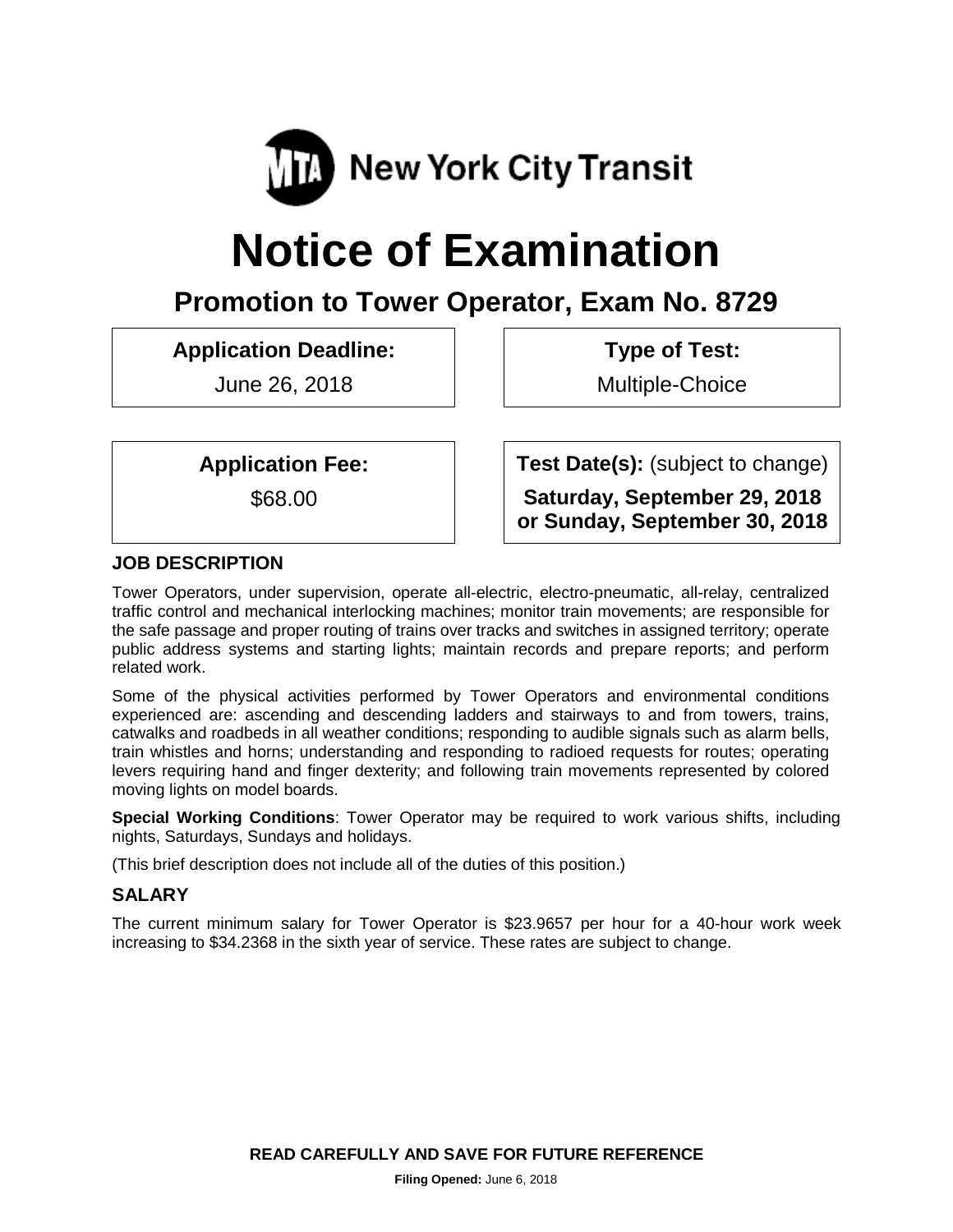# **ELIGIBILITY TO TAKE EXAMINATION**

This examination is open to each employee of MTA New York City Transit who **on the first date of the multiple-choice test:**

- 1. Is permanently (not provisionally) employed in or appears on a Preferred List (see Note, below) for the title of Conductor, Station Agent, or Transit Electrical Helper assigned to the Electrical (Signals and Power) Subdivision of the Maintenance of Way Division; and
- 2. Is not otherwise ineligible.

(Note: A "Preferred List" is a civil service list which is only for certain former permanent incumbents of the eligible title who have rehiring rights.)

This examination is also open to employees who were appointed to an eligible title pursuant to New York State Civil Service Law, section 55-a, and who meet all other eligibility requirements.

You are responsible for determining whether you meet the eligibility requirements for this examination prior to submitting the *Application*. You may be given the multiple-choice test before we verify your eligibility. If you are marked "Not Eligible," your application fee will **not** be refunded and you will not receive a score.

This examination is **not** open to employees of MaBSTOA or MTA Bus Company, or to employees of MTA agencies other than MTA New York City Transit.

#### **REQUIREMENTS TO BE PROMOTED**

**Probationary Period:** At the time of promotion, you must have completed your probationary period in one of the eligible titles indicated in the above "Eligibility to Take Examination" section, and you must be permanently employed in one of those titles or your name must appear on a Preferred List for one of those titles. Additionally, you must have served permanently in an eligible title for at least one year. Time served prior to a break in service of more than one year will not be credited.

**Medical Requirement:** Medical guidelines have been established for the position of Tower Operator. Candidates will be examined to determine whether they can perform the essential functions of the position of Tower Operator. Where appropriate, a reasonable accommodation will be provided for a person with a disability to enable him or her to take the examination and/or perform the essential functions of the job.

**Drug Screening Requirement:** You must pass a drug screening in order to be promoted, and if promoted, you will be subject to random drug and alcohol tests for the duration of your employment. Additionally, if you have tested positive on a drug or alcohol test or had a refusal to test during preemployment or while employed by a Federal DOT-regulated employer during the applicable period, you must have completed the Substance Abuse Professional (SAP) process required by federal law in order to be promoted to this safety-sensitive position.

**Residency:** New York City residency is not required for this position

# **HOW TO SUBMIT AN APPLICATION AND PAY THE APPLICATION FEE**

If you believe you meet the requirements in the "Eligibility to Take Examination" section, submit an application online by the last day of the application period unless you are requesting a Fee Waiver. Applicants who wish to request a Fee Waiver should refer to the "How to Submit an Application When Requesting a Fee Waiver" section below.

**Application Fee:** This fee is generally not refundable. Under special circumstances, you may be entitled to a refund. You should refer to the Department of Citywide Administrative Services (DCAS) Exam Regulations to determine if you are entitled to a refund prior to requesting a refund. You can refer to the bottom of the last page of the Notice of Examination for instructions on how to obtain a copy of the DCAS Exam Regulations.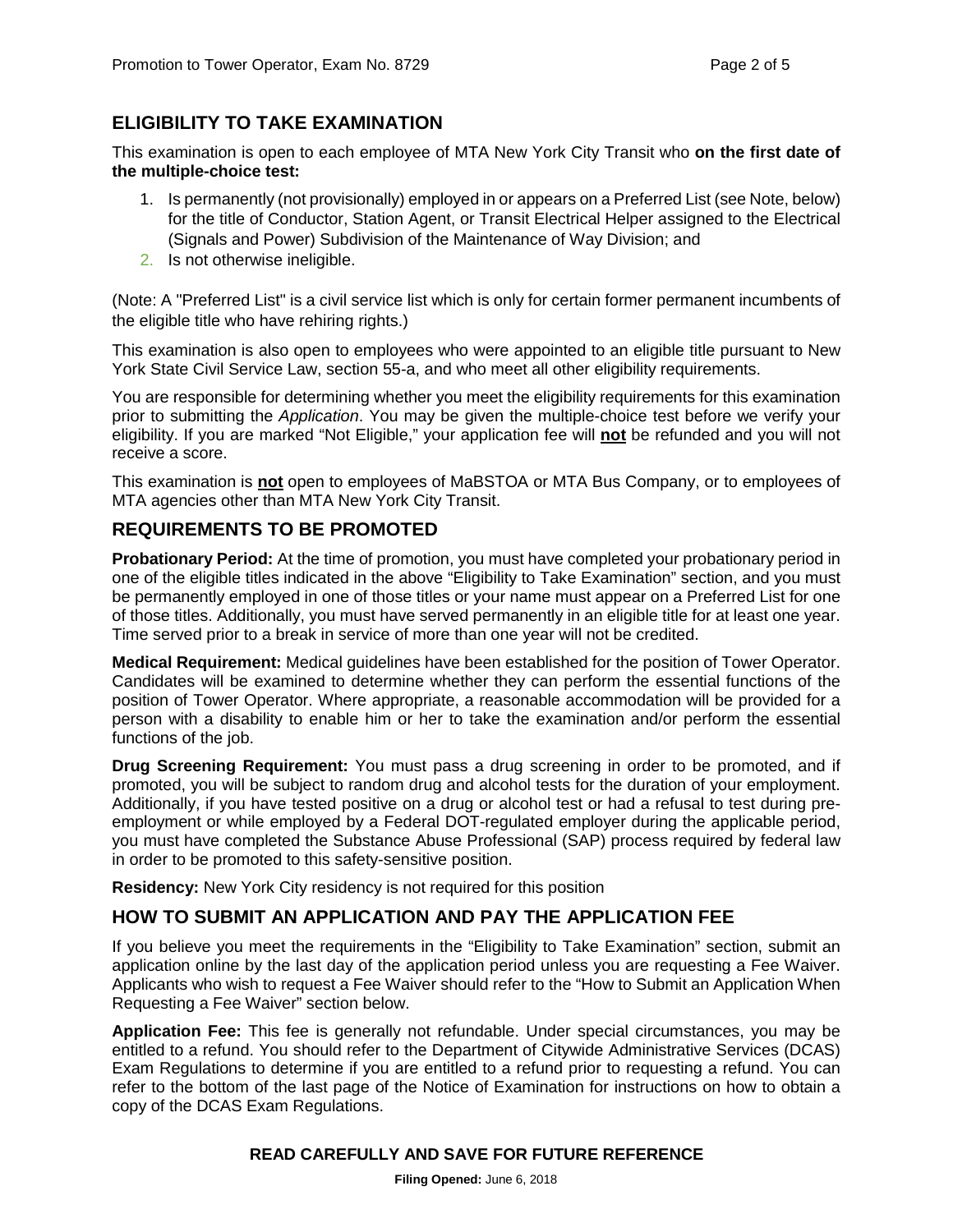#### (Continued)

# **HOW TO SUBMIT AN APPLICATION AND PAY THE APPLICATION FEE** (Continued)

#### **Online Applications:**

- 1. Apply using the "BSC" employee portal at [www.mymta.info](http://www.mymta.info/) by the last day of the *Application*  period.
- 2. You must pay the *Application* fee via payroll deduction. Applicants who request a fee waiver must apply by mail.
- 3. You will be sent a confirmation number after you complete your *Application* and pay the application fee.

Computers with internet access are available on a limited basis at branches of the New York Public Library, the Brooklyn Public Library and the Queens Library to patrons with a valid library card.

# **HOW TO SUBMIT AN APPLICATION WHEN REQUESTING A FEE WAIVER**

Applicants who wish to request a Fee Waiver must obtain an *Application* in person at the MTA New York City Transit Exam Information Center as indicated below and must submit the *Application* by mail to the address in the Correspondence section below **by the last day of the application period**.

MTA New York City Transit will not accept applications in person. Additional information on requesting an application fee waiver is available with the *Application*.

**MTA New York City Transit Exam Information Center**: Open Monday through Friday, from 9 AM to 3 PM, in the lobby at 180 Livingston Street, Brooklyn, New York. Directions: take the A, C, F, or R trains to the Jay Street-Metro Tech Station, or the 2, 3, or G train to the Hoyt Street Station. .

#### **ADMISSION LETTER**

An *Admission Letter* will be mailed to you about 10 days before the first date of the multiple-choice test. If you do not receive an *Admission Letter* at least 4 days before this date, you may obtain a duplicate letter at the MTA New York City Transit Exam Information Center (as indicated above). A paper copy of the *Admission Letter* is your ticket for admission to the test.

Employees **must** keep their official mailing address **up to date.** Only the address on file with the MTA Business Service Center will be used to mail correspondence, including the *Admission Letter.*

#### **THE TEST**

You will be given a competitive multiple-choice test. A score of at least 70% is required to pass the multiple-choice test. Your score on this test will determine 85% of your final score. Your seniority will determine the remaining 15%. You must pass the multiple-choice test to have your seniority credited.

Your seniority score will be 70 plus  $\frac{1}{2}$  point for each three months of completed, continuous service with an agency under the jurisdiction of the Commissioner, Department of Citywide Administrative Services in permanent competitive titles. Your service will be credited through the date of the multiplechoice test, up to a maximum of 15 years. Time served prior to a break in service of more than one year will not be credited.

Veterans' or Disabled Veterans' Credit will be granted only to eligible passing candidates who request that such credit be applied. Veterans' or Disabled Veterans' Credit should be requested at the time of application, but **must** be requested before the date the eligible list is established. Claims for Veterans' or Disabled Veterans' Credit will not be granted once the eligible list is established.

The multiple-choice test may include questions on operating the various types of interlocking machines and related railroad equipment; safe, effective and efficient operating procedures under normal and emergency conditions; MTA New York City Transit Rules and Regulations; Rapid Transit Operating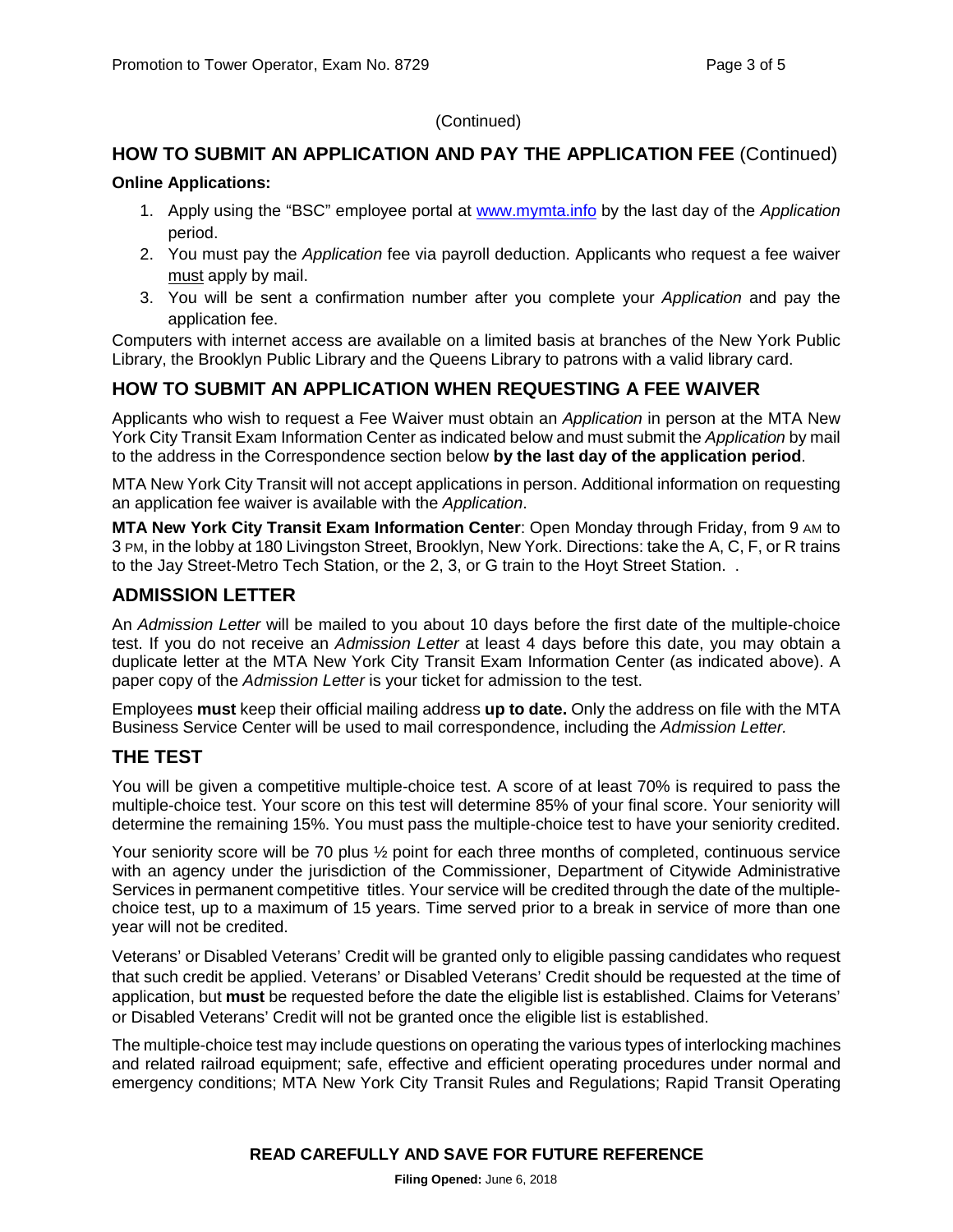procedures; the interpretation of operating schedules; following written instructions; and other related areas.

# **TEST ADMINISTRATION GUIDELINES**

**Warning:** You are not permitted to enter the test site with cellular phones, smart watches, beepers, pagers, cameras, portable media players, or other electronic devices. Calculators are permitted; however they must be hand-held, battery or solar-powered, numeric only. Calculators with functions other than addition, subtraction, multiplication and division are prohibited. Electronic devices with an alphabetic keyboard, word processing, or data recording capabilities, such as planners, organizers, etc., are prohibited. If you use any of these devices in the testing site building at any time before, during, or after the test, you may **not** receive your test results, your test score may be nullified, and your application fee will **not** be refunded.

You may not have any other person, including children, present with you while you are being processed for or taking the test, and no one may wait for you inside of the test site while you are taking the test.

Leaving: You must leave the test site once you finish the test. If you leave the test site after being fingerprinted but before finishing the test, you will not be permitted to re-enter. If you disregard this instruction and re-enter the test site, you may not receive your test results, your test score may be nullified, and your application fee will not be refunded

**Proof of Identity**: You must present your MTA, New York City Transit employee ID when you arrive to take the test.

#### **THE TEST RESULTS**

If you pass the multiple-choice test and are marked eligible, your name will be placed in final score order on an eligible list and you will be given a list number. You will be notified by mail of your test results. If you meet all requirements and conditions, you will be considered for promotion when your name is reached on the eligible list.

#### **SPECIAL ARRANGEMENTS**

**Late Filing:** Consult with **your department's Human Resources representative** to determine the procedure for filing a late *Application* if you meet one of the following conditions:

- 1. You are absent from work for at least one-half of the application period and are unable to apply for reasons such as vacation, sick leave or military duty; or
- 2. You become eligible after the above application period, but on or before the first day of the multiple-choice test.

**Make-Up Test:** You may apply for a make-up test if you cannot take the test on the scheduled test date for any of the following reasons:

- 1. Compulsory attendance before a public body;
- 2. On-the-job injury or illness caused by municipal employment where you are an officer or employee of MTA New York City Transit;
- 3. Absence from the test within one week after the death of a spouse, domestic partner, parent, sibling, child or child of a domestic partner;
- 4. Absence due to ordered military duty;
- 5. A clear error for which MTA New York City Transit is responsible; or
- 6. A temporary disability, pregnancy-related, or child-birth-related condition preventing you from taking the test.

(Continued)